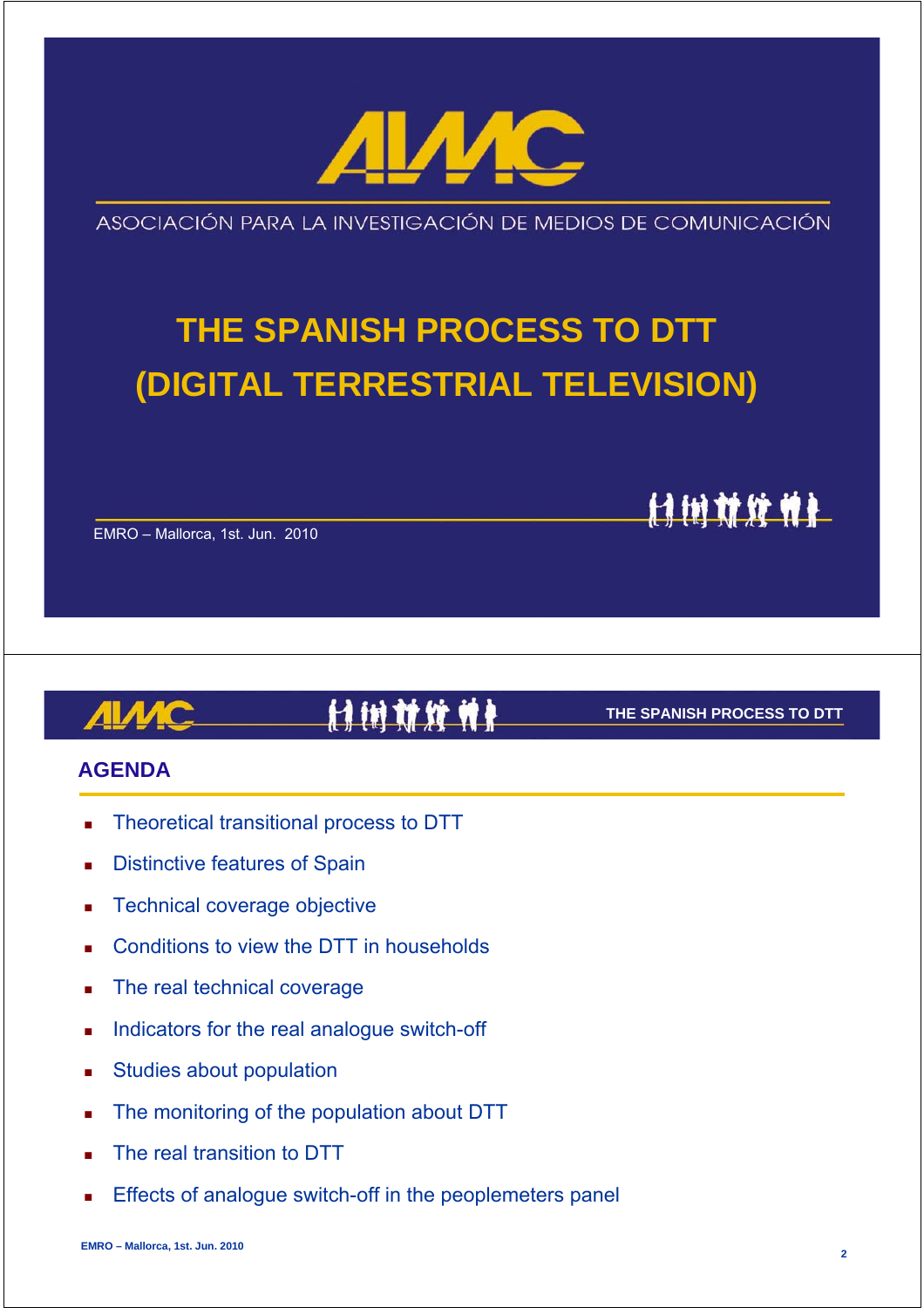# <u>AIAAC</u>

# **THEORETICAL TRANSITIONAL PROCESS TO DTT**

- July 2005 → National Transitional Plan to DTT approved
	- Deadline of analogical broadcasting  $\rightarrow$  3<sup>rd</sup> April 2010
	- The most important broadcaster were pushed to emit digital and analogical signal at the same time
	- First national DTT emissions  $\rightarrow$  30<sup>th</sup> November 2005

**EMRO – Mallorca, 1st. Jun. 2010**

#### **IN U II II** H

#### **THE SPANISH PROCESS TO DTT**

# **DISTINCTIVE FEATURES OF SPAIN**

- The extent, topography and population distribution
	- Above 46 million inhabitants / 16 million households
	- $\bullet$  More than 8.000 municipalities
	- The fourth largest country in Europe  $\rightarrow$  504.645 Km<sup>2</sup>
	- The fifth most mountainous country in Europe
	- $\bullet$  Low density  $\rightarrow$  91 inhabitants per Km<sup>2</sup> (very irregular distribution)
- Lower penetration other digital systems reception  $\rightarrow$  22-23%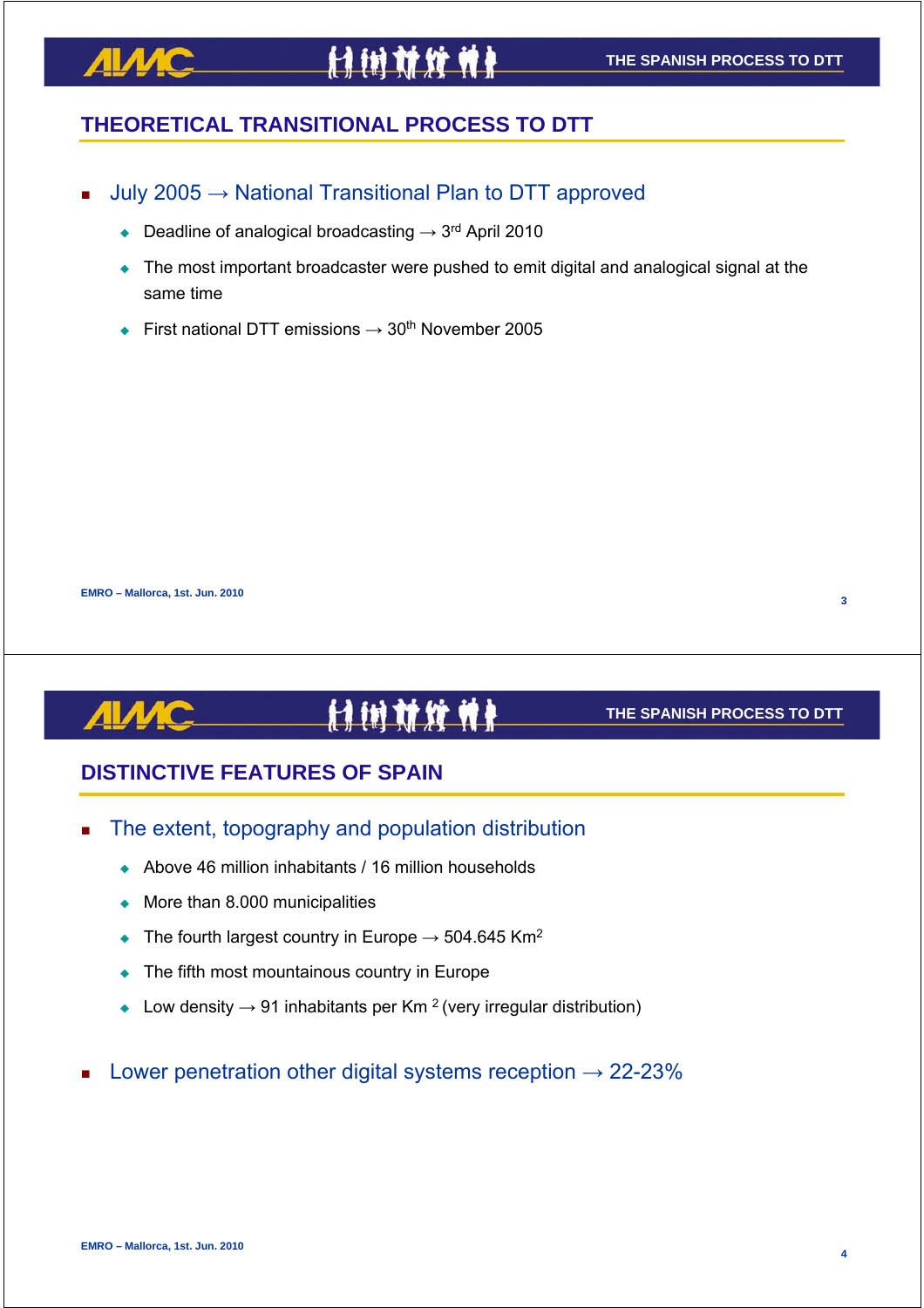# ЛІЛИ

# **TECHNICAL COVERAGE OBJECTIVE**

#### Forecast objective of coverage

- Private broadcaster  $\rightarrow$  95% population
- $\rightarrow$  Public broadcaster  $\rightarrow$  98% population
- ◆ Technical design: the country in 90 areas ("technical projects")

#### Three phases of analogical cuts:

- Phase 1: 32 projects (12,6% population) Deadline:  $30<sup>th</sup>$  June 2009
- Phase 2: 25 projects (20%) Deadline: 31<sup>st</sup> December 2009
- Phase 3: 33 projects  $(67,4\%)$  Deadline: 3<sup>rd</sup> April 2010

**EMRO – Mallorca, 1st. Jun. 2010**

#### **THE SPANISH PROCESS TO DTT**

### **CONDITIONS TO VIEW THE DTT IN HOUSEHOLDS**

- To have the antenna prepared
- To have a TV with decoder (internal or external)
- To receive a strong digital signal
- Indicators to carry out the analogical cuts  $\rightarrow$  IMPULSA TDT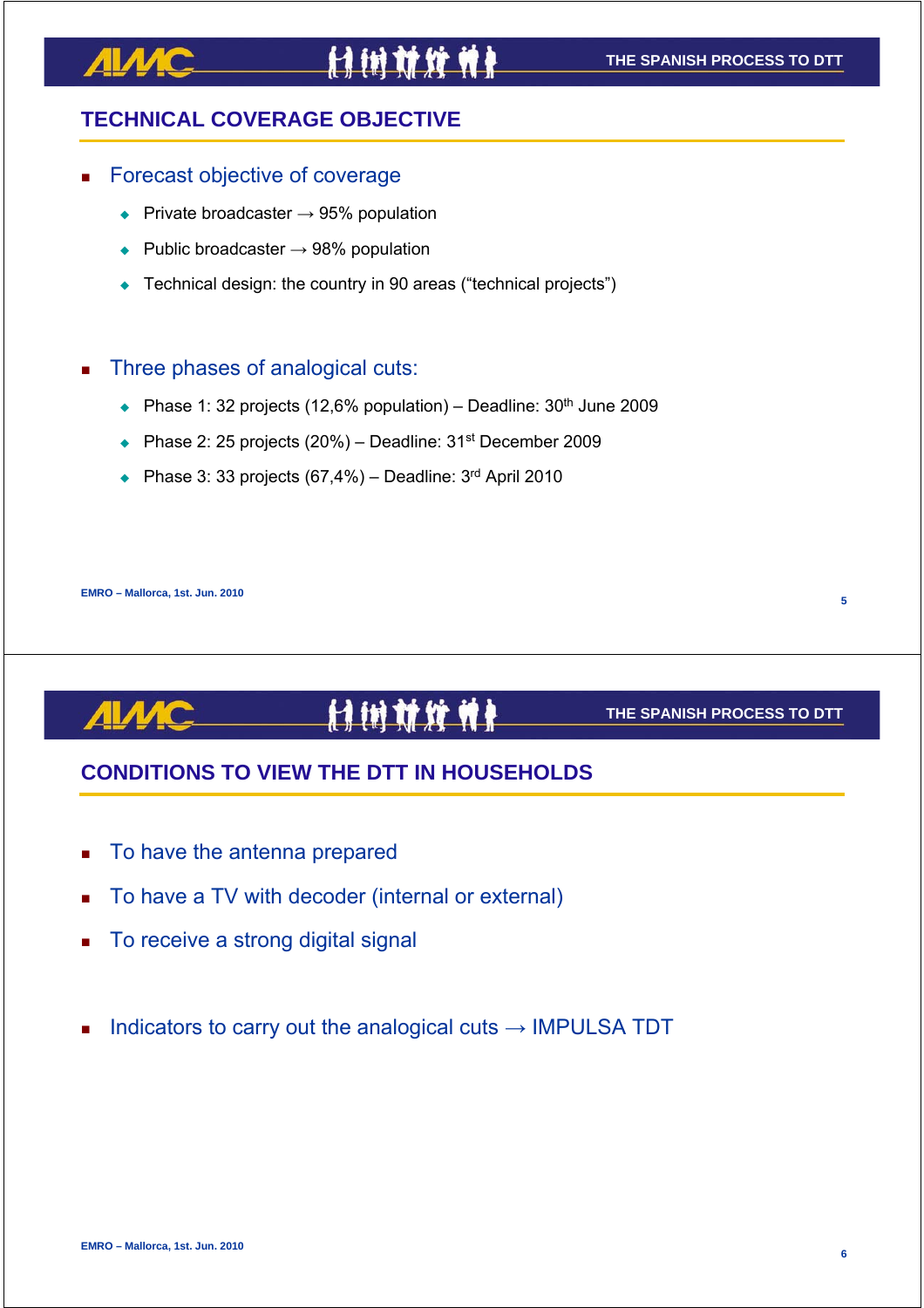### **THE REAL TECHNICAL COVERAGE**

- Goal succesfully reached
- February 2010: the DTT matches to the analogical coverage
	- $\rightarrow$  Private operators  $\rightarrow$  97.8% population
	- $\rightarrow$  Public operators  $\rightarrow$  98.5% population

**EMRO – Mallorca, 1st. Jun. 2010**

# **Hin ti yi n**

#### **THE SPANISH PROCESS TO DTT**

# **INDICATORS FOR THE REAL ANALOGUE SWITCH-OFF**

- Objective: To find out the real situation of the households.
	- ◆ Abertis Telecom technical coverage
	- $\leftarrow$  Fenitel the antenna installation process
	- ◆ Ministry of Public Works and Statistic National Institute housing stock
	- $\leftarrow$  GFK sales of tuners
	- $\triangle$  Kantar Media consumption and changes in distribution systems
	- $\triangle$  AIMC baseline data about audiovisual equipment
	- ◆ Ad-hoc studies about population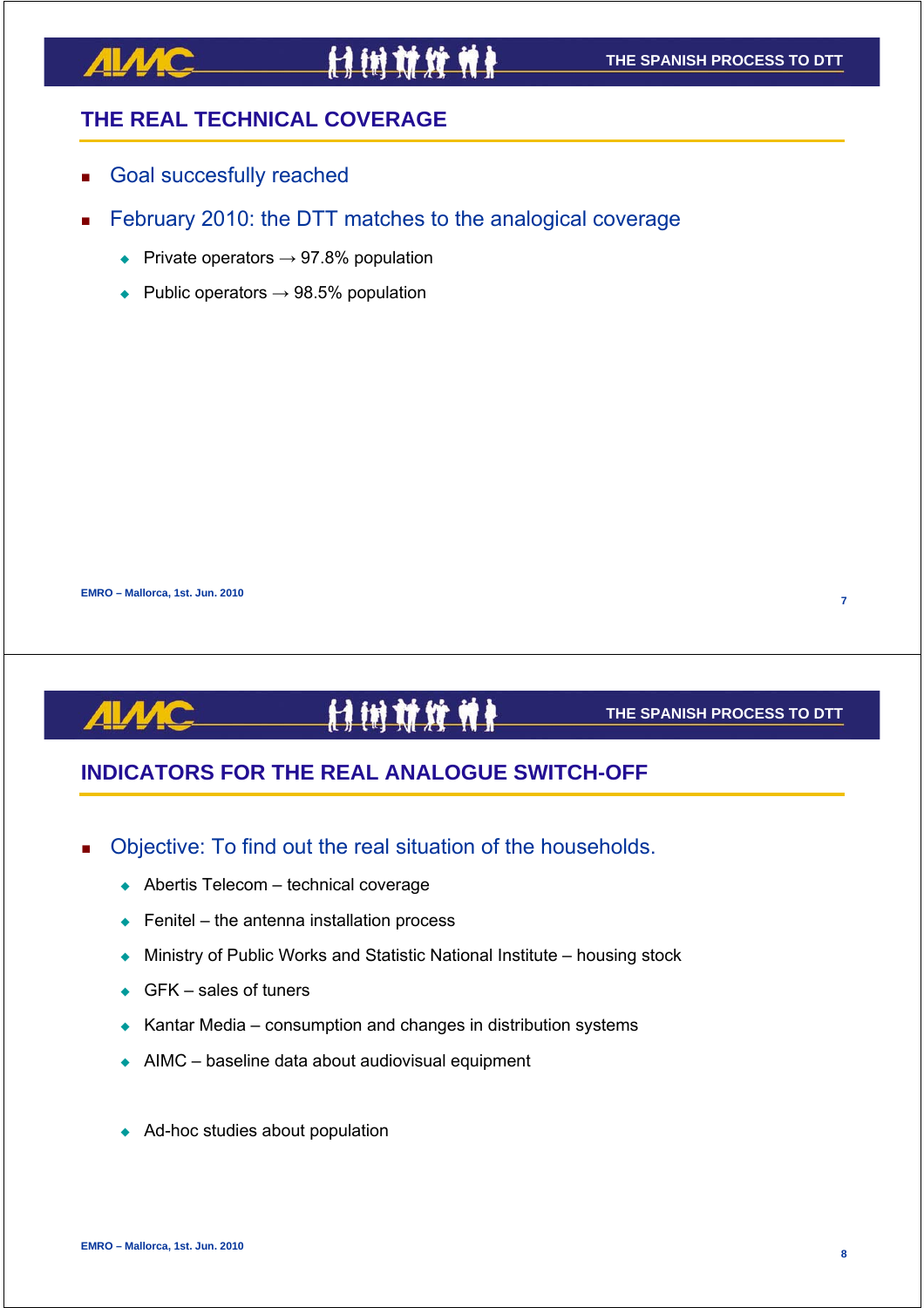### **STUDIES ABOUT POPULATION**

#### First studies from AIMC

- Knowledge and perception of DTT: three waves (2007 / 2008)
- ◆ Each wave: 3.000 telephone interviews (landline and mobile phone)

#### The monitoring of the population about DTT

- Methodological advice and supervision audit of AIMC
- From March 2009 to May 2010
- ◆ More than 200,000 interviews
- Strategic design  $\rightarrow$  maximum dispersion

**EMRO – Mallorca, 1st. Jun. 2010**

# **MMXM**

#### **THE SPANISH PROCESS TO DTT**

# **THE MONITORING OF THE POPULATION ABOUT DTT (1)**

#### To provide the Ministry indicators

- ◆ Degree of knowledge of the DTT
- $\triangleleft$  Adaptation of homes antenna and decoder
- $\leftarrow$  Perceptions of signal
- ◆ Pay TV subscribed
- Objective: to make decision from cuts of the analogical signals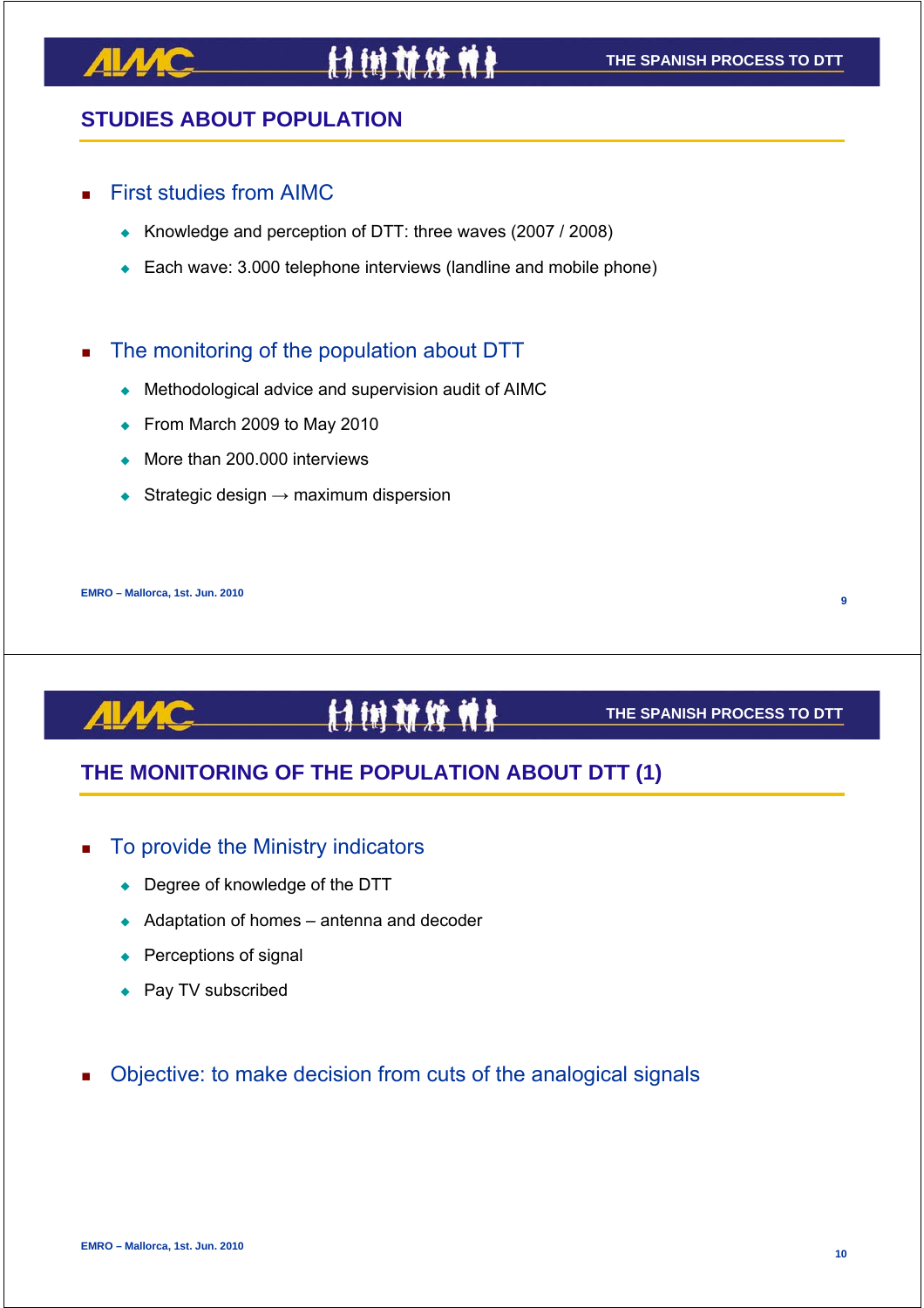# **THE MONITORING OF THE POPULATION ABOUT DTT (2)**

#### Sample design:

- Interviews by telephone (CATI)
- Mixed sample: landline and mobile phones in the national waves
- Quota 15% interviews to households with only mobile phone
- ◆ Each project: minimun 200 interviews per wave
- No contact with the same household before three months
- Interviewee: member of the household, aged 16 or above
- To distinguish between houses and collective
- Weighted by age, sex and household size
- Phase and overall results weighted by population and households in each project
- Design flexible in function of the results

**EMRO – Mallorca, 1st. Jun. 2010**

**11**

#### H **in this will**

#### **THE SPANISH PROCESS TO DTT**

# **THE MONITORING OF THE POPULATION ABOUT DTT (3)**

### Sample design:

|                       | <b>THEORETICAL</b><br><b>SAMPLE</b> | W <sub>1</sub> | W <sub>2</sub> | W3     | W4     | W <sub>5</sub> | W <sub>6</sub> | W7     | W8            | W9            | <b>W10</b> | W <sub>11</sub> | <b>W12</b>    | <b>W13</b> | <b>W14</b> |
|-----------------------|-------------------------------------|----------------|----------------|--------|--------|----------------|----------------|--------|---------------|---------------|------------|-----------------|---------------|------------|------------|
|                       |                                     | Mar 09         | Apr 09         | May 09 | Jun 09 | <b>Jul 09</b>  | Sep 09         | Oct 09 | <b>Nov 09</b> | <b>Dec 09</b> | Jan 10 I   | Feb 10          | <b>Mar 10</b> | Apr 10     | Mav 10 l   |
|                       |                                     |                |                | F + M  |        |                | ' + M          |        | F + M         |               |            | F + M           |               |            | $F + M$    |
| <b>TOTAL</b>          | 212.545                             | 18,000         | 6.400          | 20.669 | 6.400  | 6.400          | 20.669         | 12,000 | 20.669        | 12.000        | 18.000     | 20.669          | 12.000        | 18,000     | 20.669     |
| PHASE 1 (32 projects) | 71.600                              | 6.400          | 6.400          | 6.400  | 6.400  | 6.400          | 6.400          | 400    | 6.400         | 400           | 6.400      | 6.400           | 400           | 6.400      | 6.400      |
| PHASE 2 (25 projects) | 55,000                              | 5.000          |                | 5.000  |        |                | 5.000          | 5.000  | 5.000         | 5.000         | 5.000      | 5.000           | 5.000         | 5.000      | 5.000      |
| PHASE 3 (33 projects) | 85.945                              | 6.600          |                | 9.269  |        |                | 9.269          | 6.600  | 9.269         | 6.600         | 6.600      | 9.269           | 6.600         | 6.600      | 9.269      |

F: interviews to households with landline telephone

F + M: interviews to households with landline telephone plus interviews to households with only mobile phone

|                       | <b>THEORETICAL</b><br><b>SAMPLE</b> |       | <b>POPULATION</b> |       | <b>MUNICIPALITIES</b> |       |  |
|-----------------------|-------------------------------------|-------|-------------------|-------|-----------------------|-------|--|
|                       |                                     | %     |                   | %     | N                     | %     |  |
| <b>TOTAL</b>          | 212.545                             | 100.0 | 46.153.070        | 100.0 | 8.112                 | 100.0 |  |
| PHASE 1 (32 projects) | 71.600                              | 33.7  | 5.830.856         | 12.6  | 1.287                 | 15.9  |  |
| PHASE 2 (25 projects) | 55,000                              | 25.9  | 9.234.581         | 20.0  | 2.653                 | 32.7  |  |
| PHASE 3 (33 projects) | 85.945                              | 40.4  | 31.087.633        | 67.4  | 4.172                 | 51.4  |  |

Population and Municipalities data: 2009

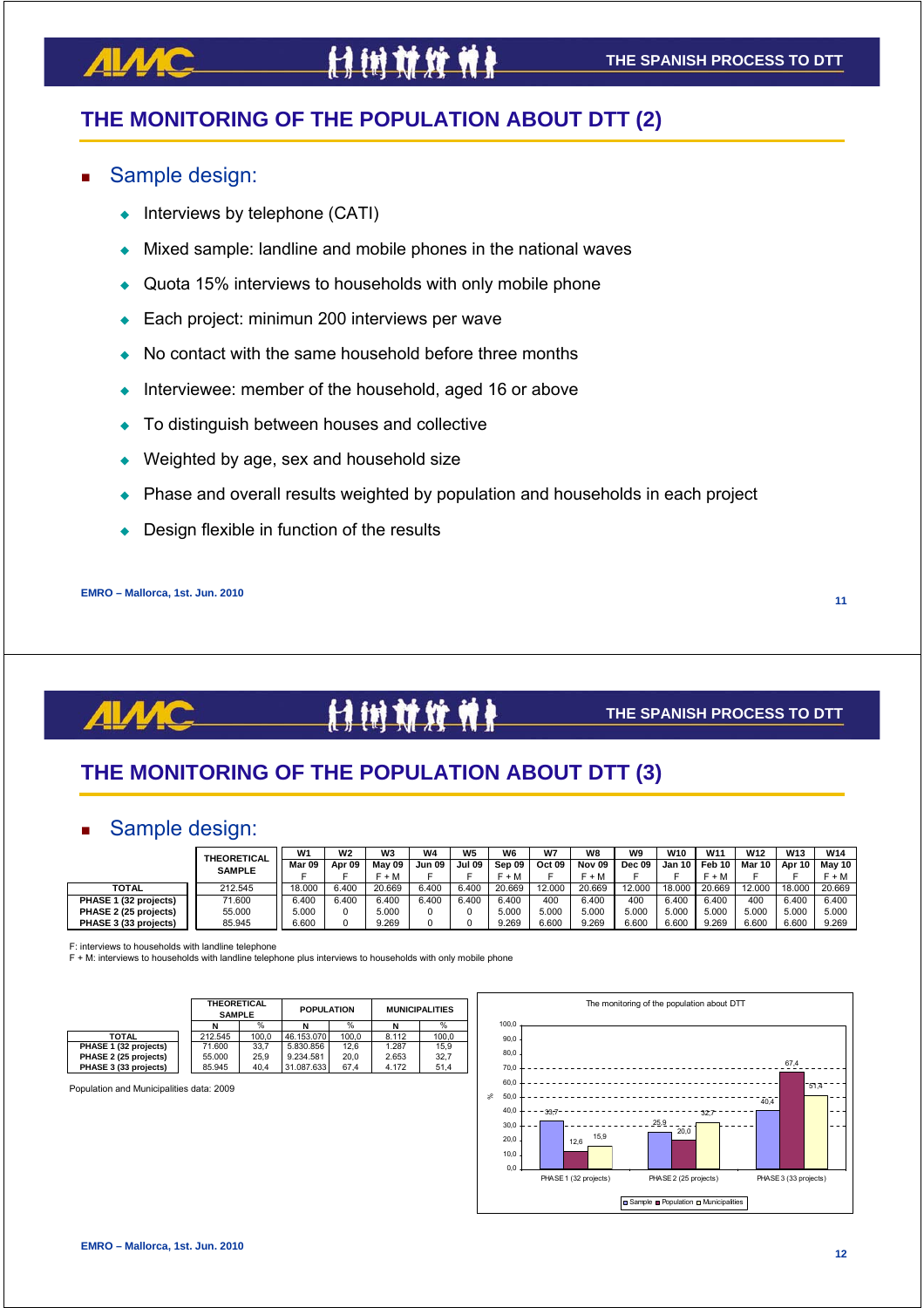# **THE MONITORING OF THE POPULATION ABOUT DTT (4)**

### Sampled municipalities: 85%



**EMRO – Mallorca, 1st. Jun. 2010**

**13**

#### <u>H</u> Ħ

#### **THE SPANISH PROCESS TO DTT**

# **THE MONITORING OF THE POPULATION ABOUT DTT (5)**

### Knowledge of DTT: almost full



Note: in the waves of October and December 2009 and March 2010 only two projects were sampled in phase 1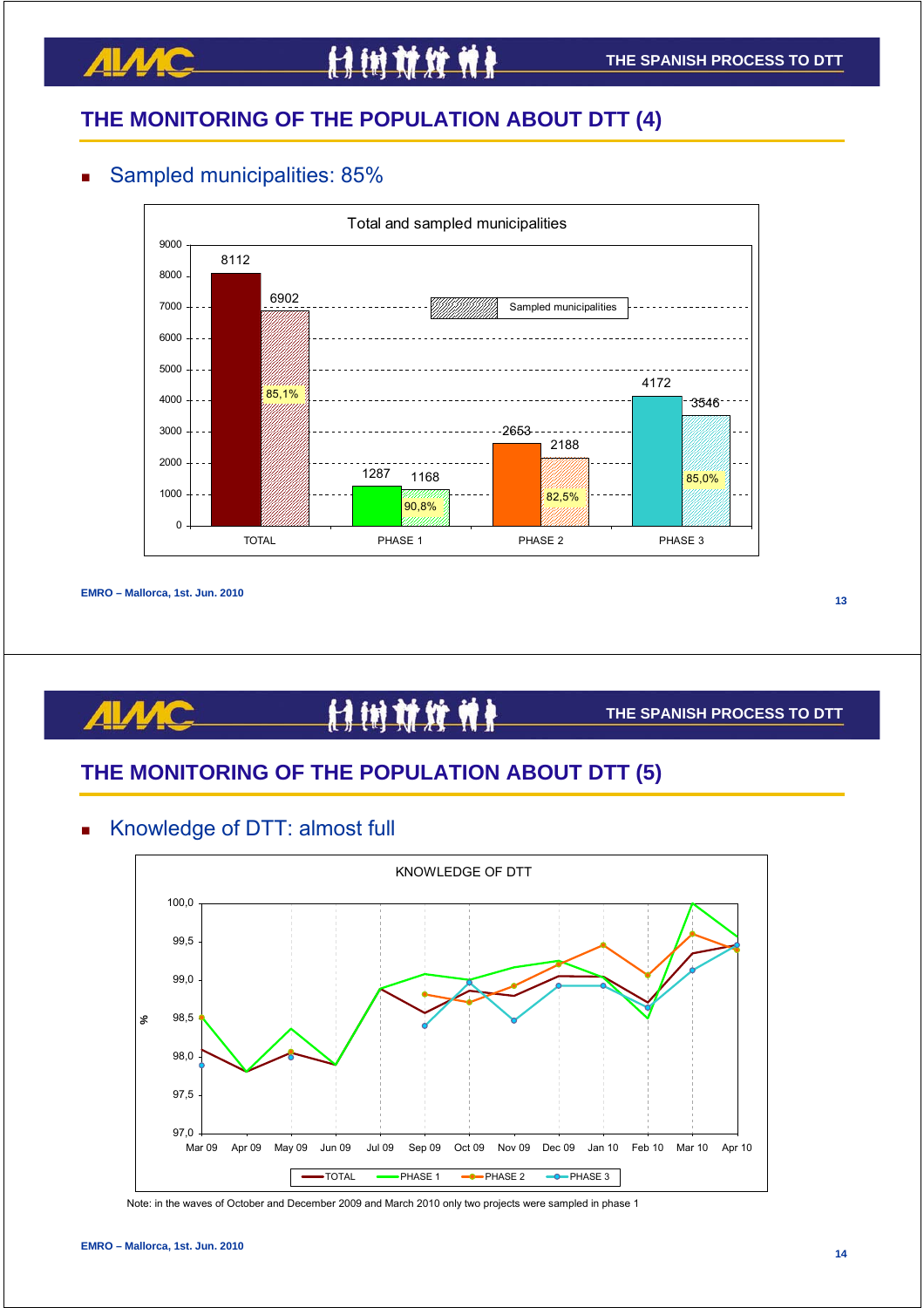# **THE MONITORING OF THE POPULATION ABOUT DTT (6)**

### Possession of DTT: over 92% in April 2010



Note: in the waves of October and December 2009 and March 2010 only two projects were sampled in phase 1

**EMRO – Mallorca, 1st. Jun. 2010**

**15**

#### <u>H</u> Ħ

#### **THE SPANISH PROCESS TO DTT**

# **THE MONITORING OF THE POPULATION ABOUT DTT (7)**



Maximum exposure to DTT: around 96%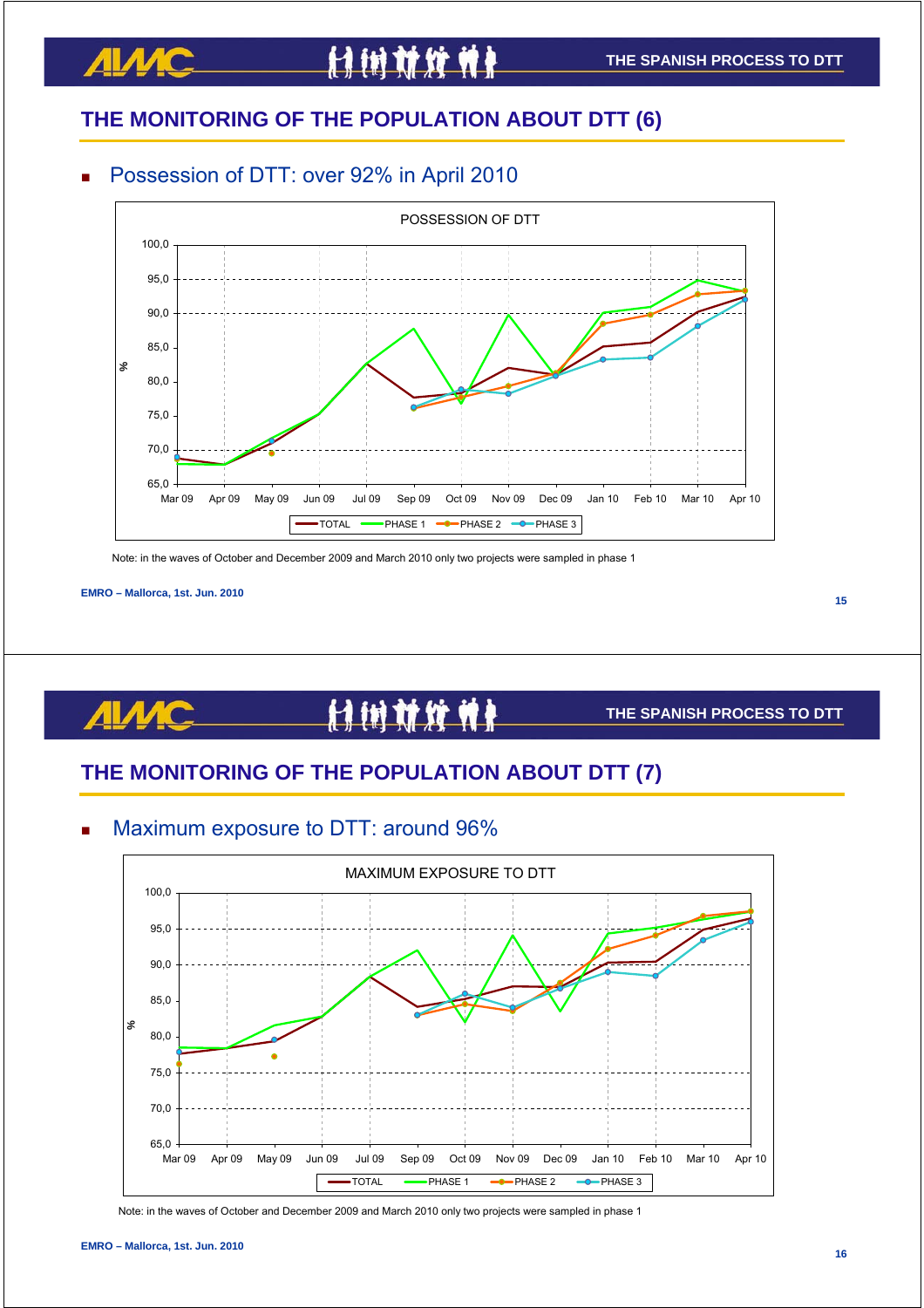# **THE MONITORING OF THE POPULATION ABOUT DTT (8)**

#### Technical coverage perceived: 98%



Note: in the waves of October and December 2009 and March 2010 only two projects were sampled in phase 1

**EMRO – Mallorca, 1st. Jun. 2010**

**17**

#### H 树材纹竹

#### **THE SPANISH PROCESS TO DTT**

# **THE MONITORING OF THE POPULATION ABOUT DTT (9)**

 Antenna prepared: over 96% under a conservative hypothesis (all homes need to adapt the antenna)



Note: in the waves of October and December 2009 and March 2010 only two projects were sampled in phase 1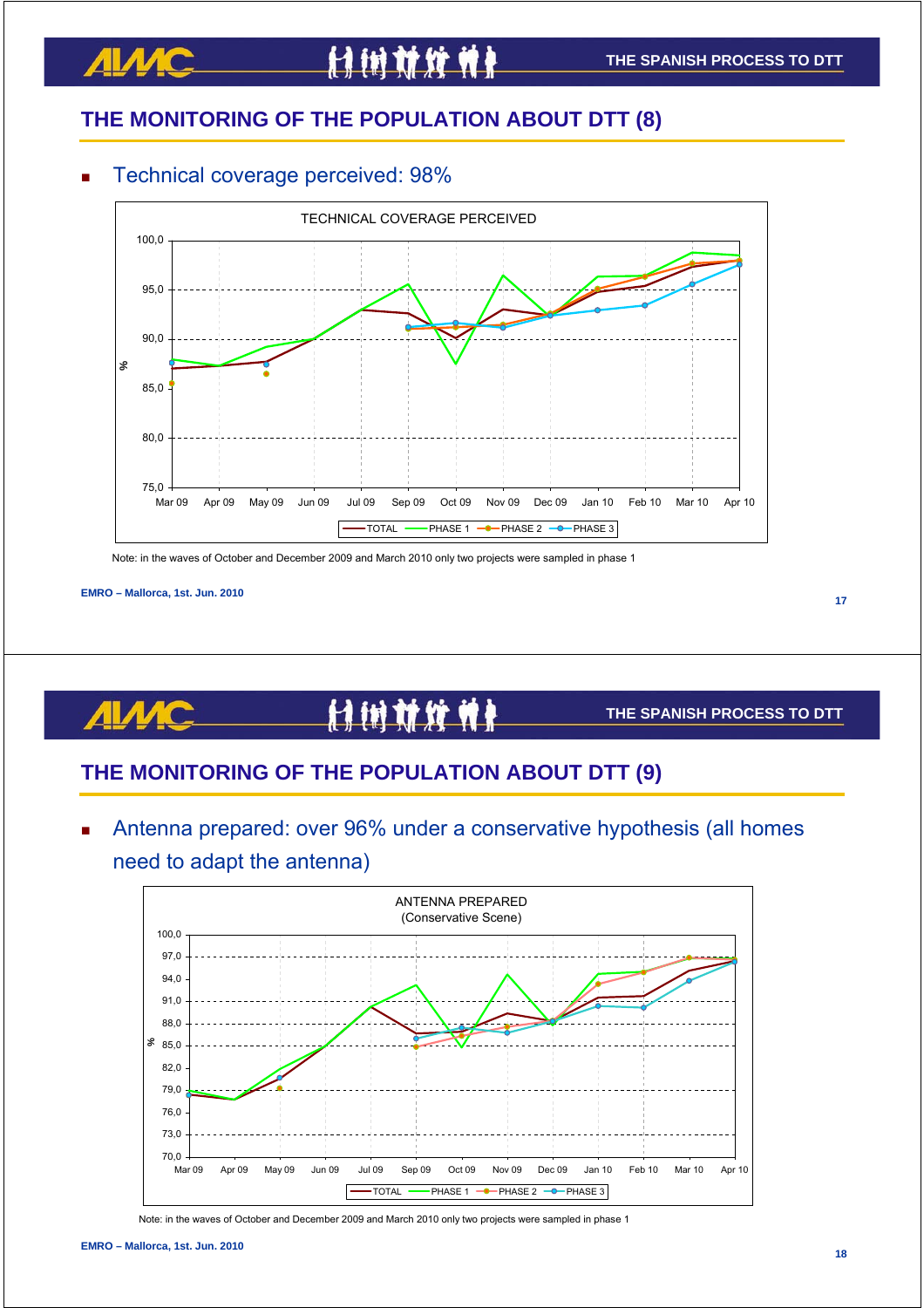# **THE MONITORING OF THE POPULATION ABOUT DTT (10)**

 Antenna prepared: almost 98% under a favourable hypothesis (only collective homes need to adapt the antenna)



Note: in the waves of October and December 2009 and March 2010 only two projects were sampled in phase 1

**ALAM** 

**19**

# 付付付付付

#### **THE SPANISH PROCESS TO DTT**

# **THE MONITORING OF THE POPULATION ABOUT DTT (11)**





Note: in the waves of October and December 2009 and March 2010 only two projects were sampled in phase 1

**EMRO – Mallorca, 1st. Jun. 2010**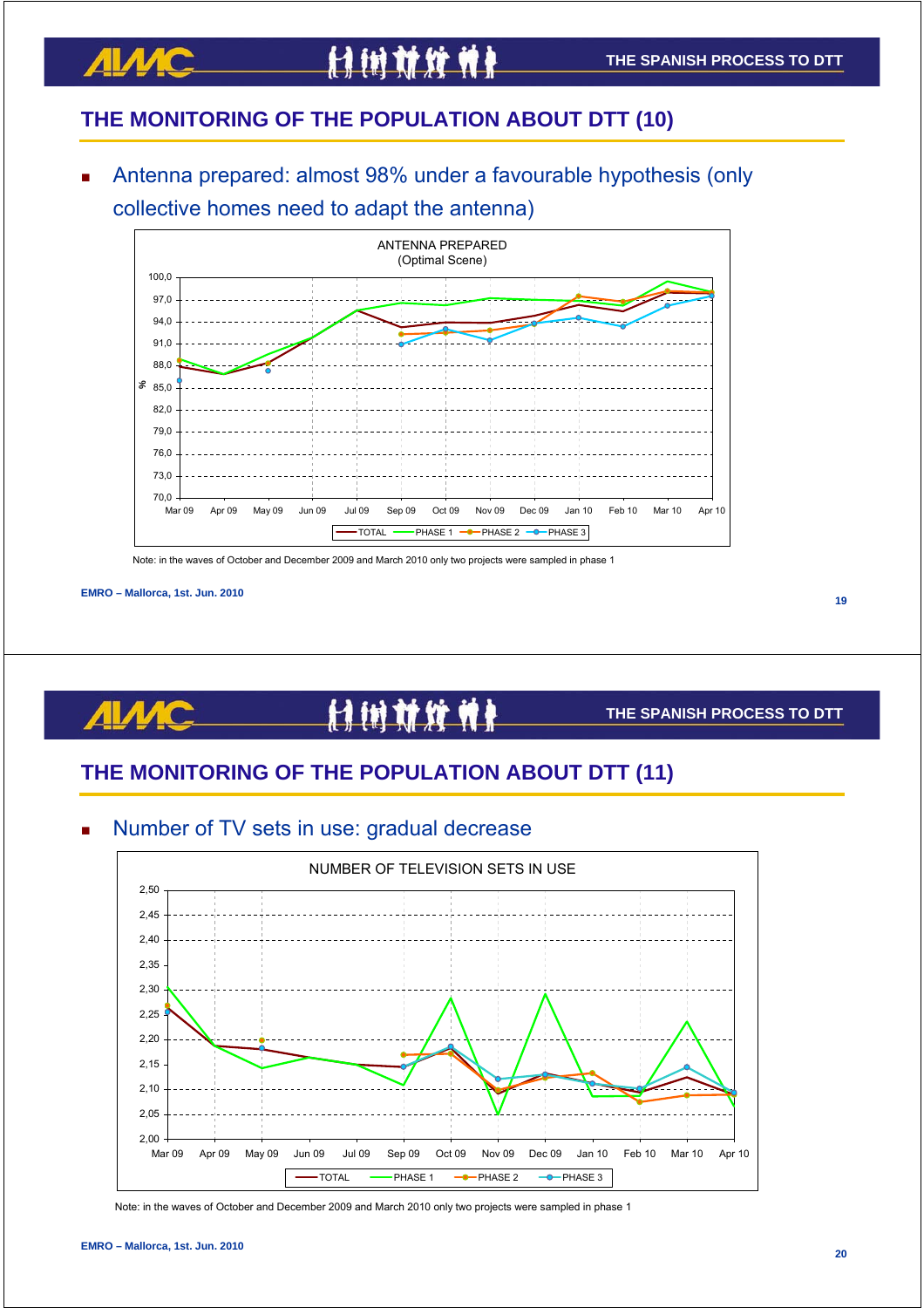### **THE SPANISH PROCESS TO DTT**

# **THE MONITORING OF THE POPULATION ABOUT DTT (12)**

付付就纹性

### Number of TV sets not prepared for DTT: gradual decrease



Note: in the waves of October and December 2009 and March 2010 only two projects were sampled in phase 1

#### **EMRO – Mallorca, 1st. Jun. 2010**

<u>ЛІЛИС</u>

#### **21**

# 计树材纹件

#### **THE SPANISH PROCESS TO DTT**

# **THE REAL TRANSITION TO DTT**

- The process has been:
	- **Continuous**
	- Geographically dispersed
	- Not total: several days coexisted analogical and digital signals in some locations

### Some project deadlines were changed:

- First switch-off (Phase 1: 30<sup>th</sup> June 2009):
	- $\star$  gradually implemented to 18 of 32 projects.
	- $\star$  12 projects between July and October.
	- \* 2 projects added to phase 2
- Second switch-off (Phase 2: 31<sup>th</sup> December 2009): between 10<sup>th</sup> Dec. and 29<sup>th</sup> Jan.
- Last switch-off (Phase 3): ahead to 10<sup>th</sup> March until 3<sup>rd</sup> April 2010